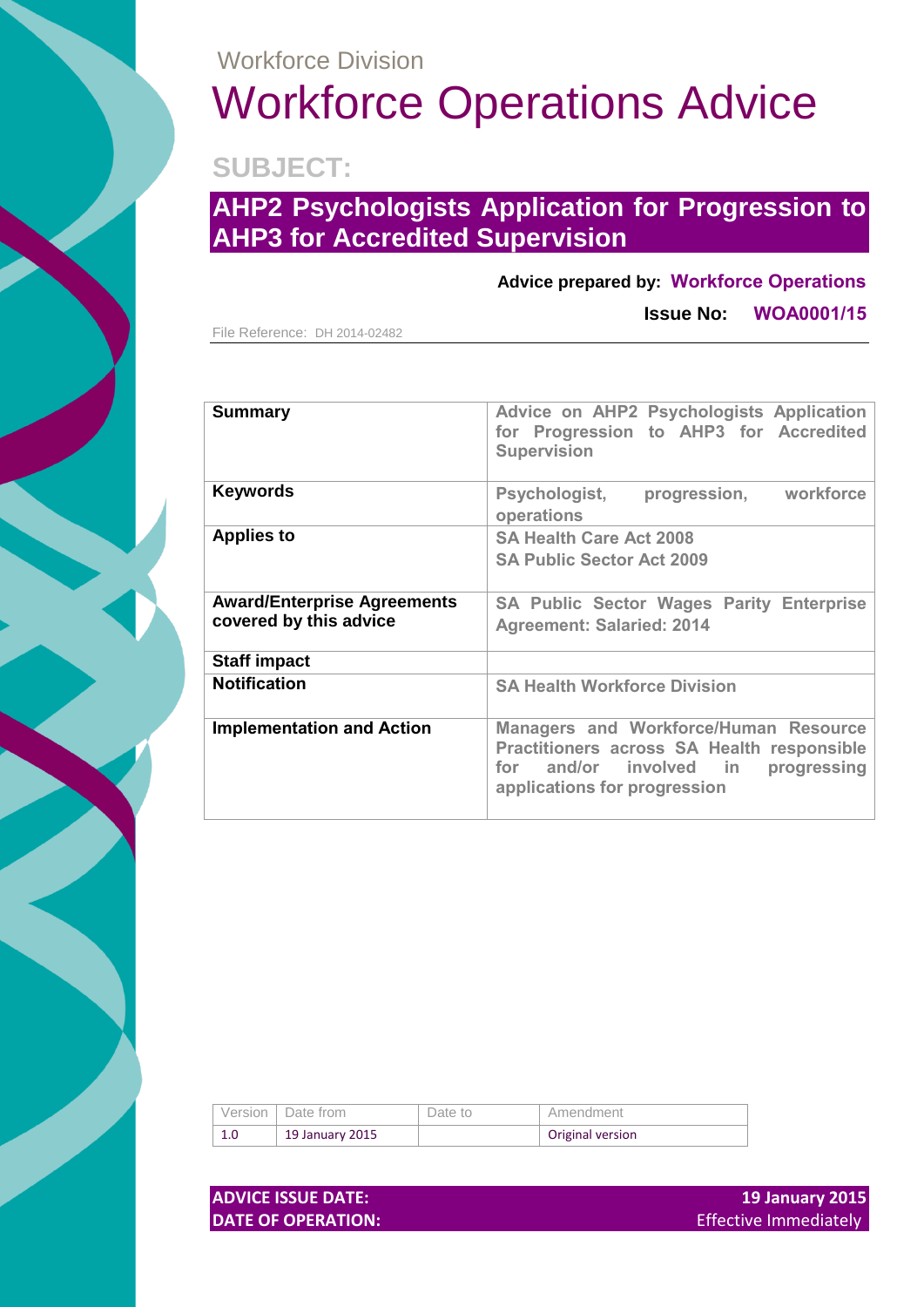#### **AHP2 Psychologists Application for Progression to AHP3 for Accredited Supervision**

#### **Application Form**

A standard Application Form 'AHP2 Psychologists Assessment for Progression to AHP3' has been developed consistent with Schedule 1.2A of the *SA Public Sector Wages Parity Enterprise Agreement: Salaried 2014*, ie:

*a psychologist who:*

- *(a) provides formal confirmation to an agency that he/she is formally accredited and endorsed by the Psychologists Board of Australia (PBA), as an "approved supervisor: in respect of other psychologists; and*
- *(b) is required by the agency in which they are employed to perform "accredited supervision" of other public sector agency psychologists*

*will be eligible for progression from AHP2 to the first step of AHP3 from the first full pay period after establishing to the satisfaction of the agency that he/she has met both of those two criteria".*

#### **Information for Applicants**

Evidence of Accreditation requires written advice from AHPRA clearly stating that the Psychology Board of Australia (the Board) has approved your application to act as a Board Approved Supervisor of Provisional Psychologists and Registrars, with the types of supervision approved by the Board listed.

Prior to forwarding your completed Application Form to your Local Health Network Human Resources Section for processing, please ensure that you have:

- Attached evidence from the Psychology Board of Australia that you are currently formally accredited and endorsed as an 'approved supervisor' in respect of other psychologists.
- Attached your current Role Description, acknowledging that should your application for progression to AHP3 be successful, that your current Role Description will be updated to reflect the requirement to provide Accredited Supervision.

#### **Information for Management**

Once an Application Form for progression to AHP3 has been received, please confirm (ie Part 3) the applicant has been required to perform 'accredited supervision' of SA Health and / or other public sector psychologists. This could include supervision of a 4+2 or 5+1 internship program or registrar program.

Further information is available from the Psychology Board of Australia website <http://www.psychologyboard.gov.au/>

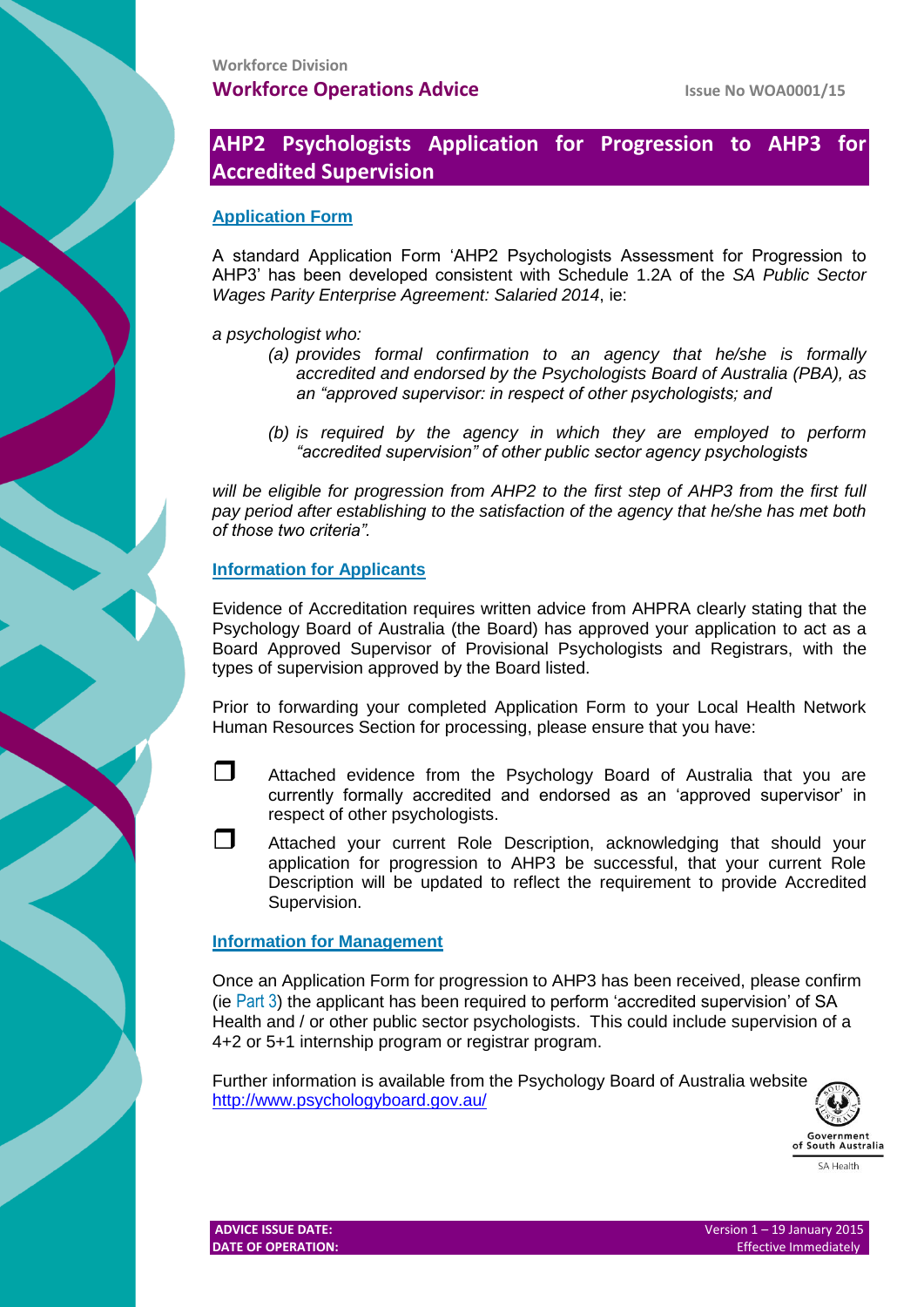Note that accreditation as an "approved supervisor" must be current (ie within the last 5 years).

For the purposes of meeting the criteria for progression, the Clinical Lead Psychologist must confirm that the Applicant is required to perform 'accredited supervision' of public sector psychologists (this does not include non-public sector higher degree program psychologists, line management or professional peer assessment supervision activities).

Following completion of (Part 3), the Local Health Network Executive Director, Allied Health is to indicate (Part 4) whether they are / are not satisfied that the applicant is required by the Local Health Network /Health Service / DHA to perform accredited supervision.

The Local Health Network Executive Director, Allied Health must provide specific details should they indicate that the applicant is not required to provide accredited supervision, for example, because there is already sufficient accredited supervision capacity within the Local Health Network /Health Service / DHA.

Following completion of (Part 4), the Local Health Network Executive Director, Allied Health will forward the application to the General Manager, Chief Operating Officer or Executive Director for noting / signature.

Once noted and signed (Part 5), the General Manager, Chief Operating Officer or Executive Director will forward the completed Application Form to their Local Health Network Human Resources Section for processing.

Note that an application should not be unduly delayed at any stage of the process.

The date of operation of an approved application for progression will be either:

- the first Monday following approval if the application is approved within three (3) months of the date of receipt; or
- the date of receipt plus three (3) months, if application is not determined within three (3) months of the date of receipt.

#### **Information for Human Resources**

Note that progression to AHP3 is not deemed a reclassification. Please ensure that the following has been undertaken and / or completed prior to processing Application for Progression:

Application acknowledged

- Evidence of Accreditation is attached to the Application for Progression
- Current Role Description (Job and Person Specification) is attached
- **Parts 3, 4 and 5 have been completed and noted / approved**
- Relevant Local Health Network (LHN) HR paperwork has been completed and signed by the appropriate delegate
- $\Box$  Applicant has been formally advised regarding the outcome of their Application for Progression